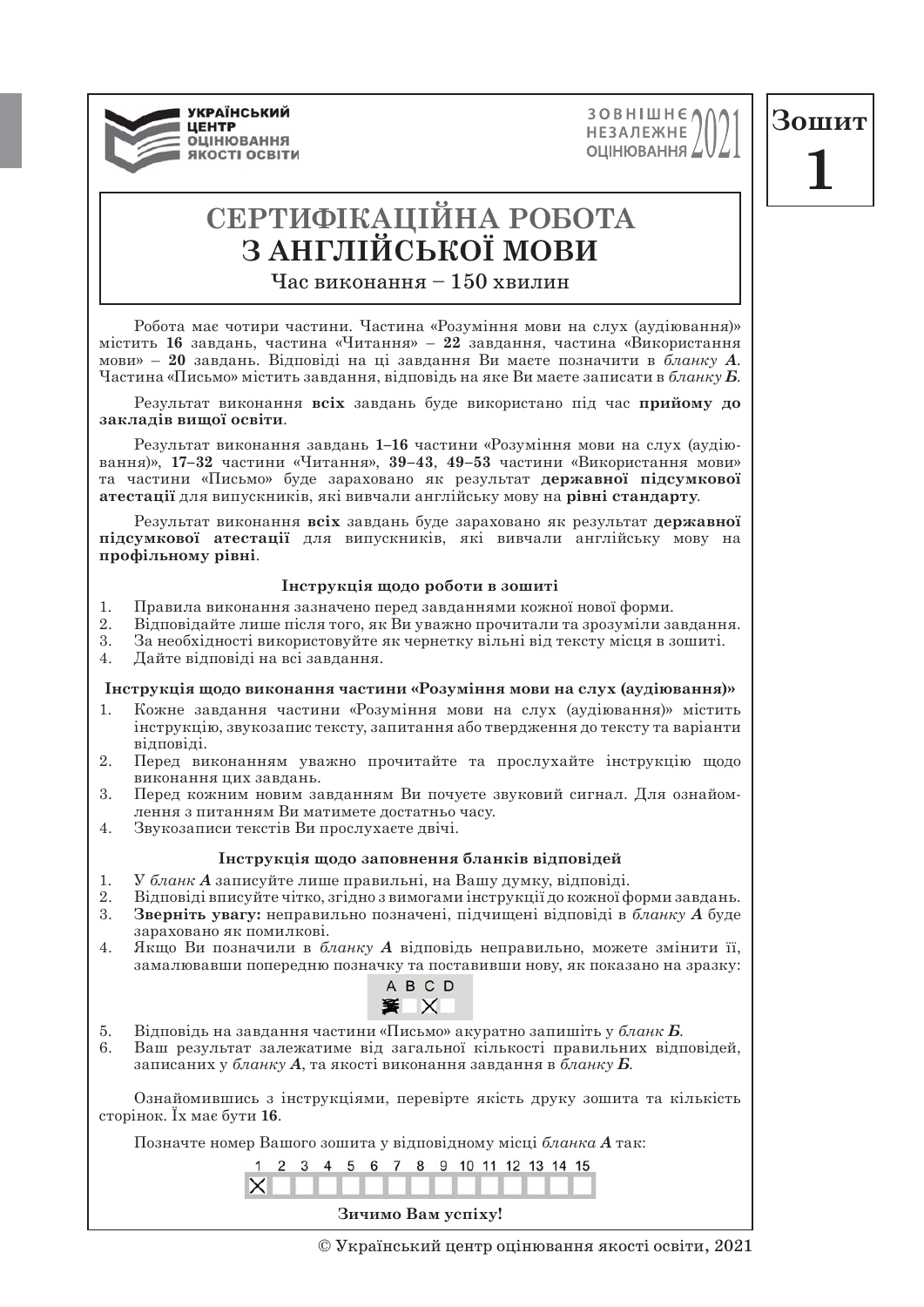## Частина «РОЗУМІННЯ МОВИ НА СЛУХ (АУДІЮВАННЯ)» **Listening**

## Task 1

Listen to the speakers. For questions (1-6) choose the correct answer (A, B or C). Write your answers on the separate answer sheet. You will listen to each recording twice.

**1** What does the speaker like drawing most?



**2** What sport does the speaker do?



Which sandwich will the hotel guest be served?



- **4** What does the speaker complain about?
	- **\$** having too much homework
	- **B** having lots of extracurriculars
	- **&** having little time for sport
- **5** What is the speaker's occupation?
	- **\$** a pianist
	- **B** a researcher
	- **&** a teacher
- **6** What is Marilyn's main argument in favour of renting a flat in the city centre?
	- **\$** the space for parking
	- **B** the facilities for shopping
	- **&** the cost of travel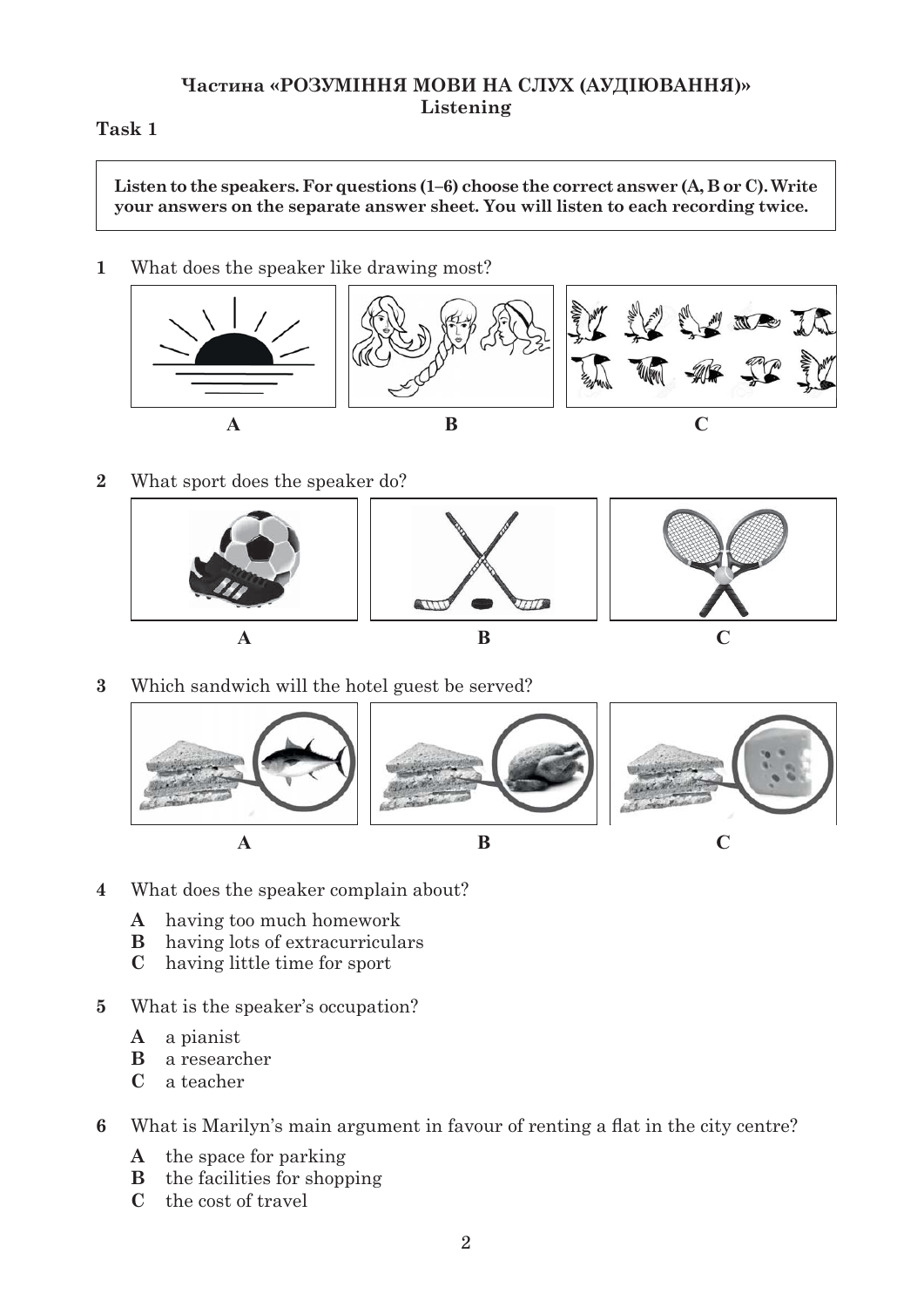#### Task 2

Listen to the text. For statements  $(7-11)$  choose T if the statement is true according to the text, F if it is false. Write your answers on the separate answer sheet. You will listen to the text twice.

|   | In Britain loud fireworks shows are not allowed next to<br>dwellings.   |  |
|---|-------------------------------------------------------------------------|--|
| 8 | Quiet fireworks displays lack colours compared to traditional<br>shows. |  |
| 9 | Quiet fireworks were created for mass celebrations.                     |  |
|   | 10 Dogs often get lost after big loud fireworks shows.                  |  |
|   | 11 People can enjoy sparkling sky shows in complete silence.            |  |

#### Task 3

Listen to the text. For questions  $(12-16)$  choose the correct answer  $(A, B \text{ or } C)$ . Write your answers on the separate answer sheet. You will listen to the text twice.

12 What is said about Carla's first clothes design experience?

- $\mathbf{A}$ She designed clothes for a school event.
- <sub>B</sub> Her clothes made her popular at school.
- $\mathbf C$ Her clothes frightened off her friends.

13 What influenced Carla's desire to become a designer?

- the contrast in Mexican people's styles of clothing  $\mathbf{A}$
- the success of the American fashion industry <sub>B</sub>
- $\mathbf C$ the opportunities for fashion business in Mexico City
- 14 Why did Carla study in her native country?
	- $\mathbf{A}$ She could not give up dressmaking in Mexico.
	- <sub>B</sub> She could not afford to study in London.
	- She could not decide on the course abroad.  $\mathbf C$
- 15 What fashion tendency does Carla like?
	- $\mathbf{A}$ People pay more attention to their clothing.
	- B People prefer wearing practical clothes.
	- $\mathbf C$ People choose clothes with broad shoulders.
- 16 What makes a successful fashion designer, according to Carla?
	- $\mathbf{A}$ a good education
	- $\bf{B}$ a genuine talent
	- $\mathbf C$ a professional team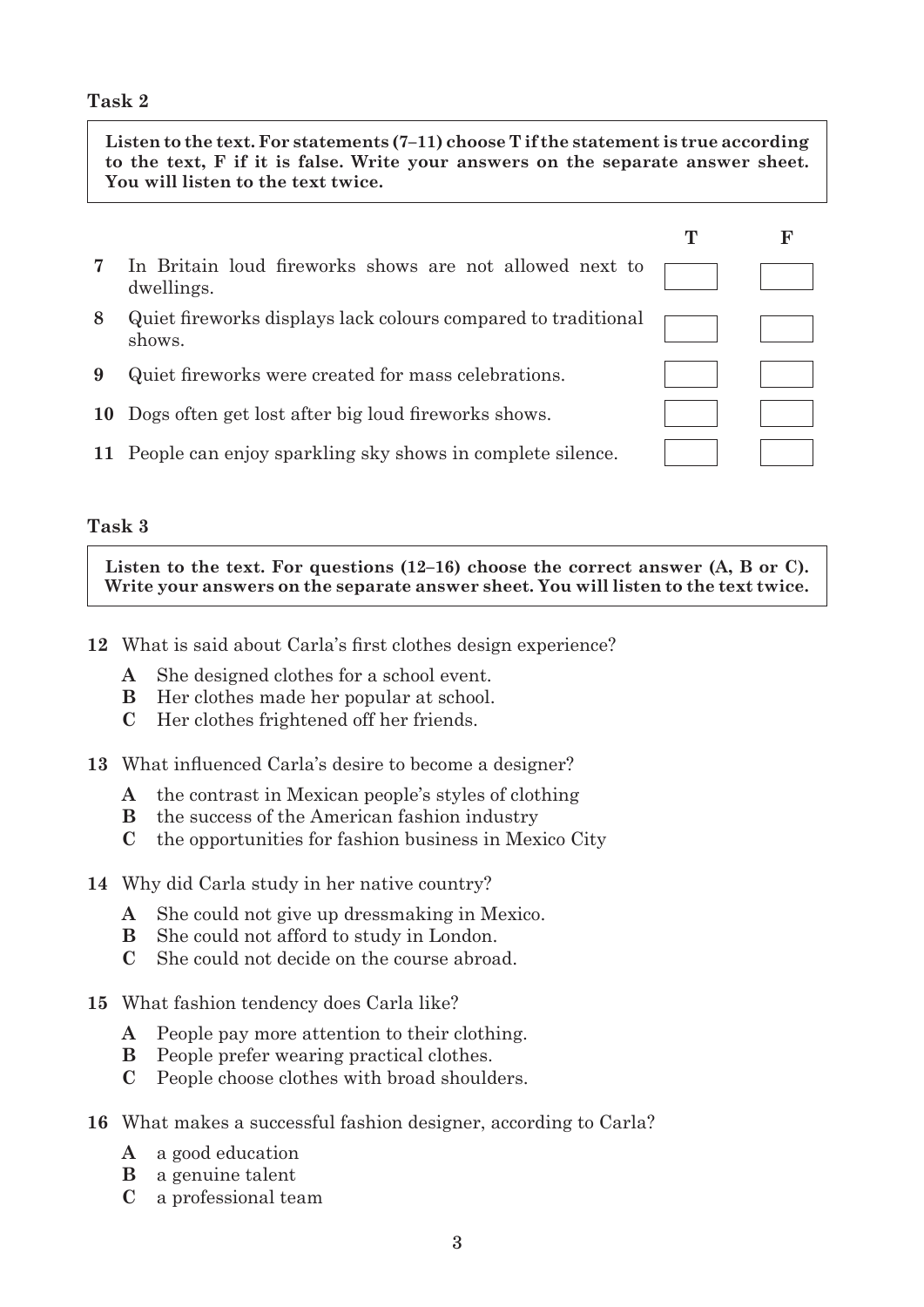#### Частина «ЧИТАННЯ» **Reading**

#### Task 4

Read the texts below. Match choices (A–H) to (17–21). There are three choices you do not need to use. Write your answers on the separate answer sheet.





Call Now **818-915-7862** 

**19 20**



Hear relaxed live performances with your favourite bands or watch highlights from recent performances at www.KCWR.com

**9AM** weekdays

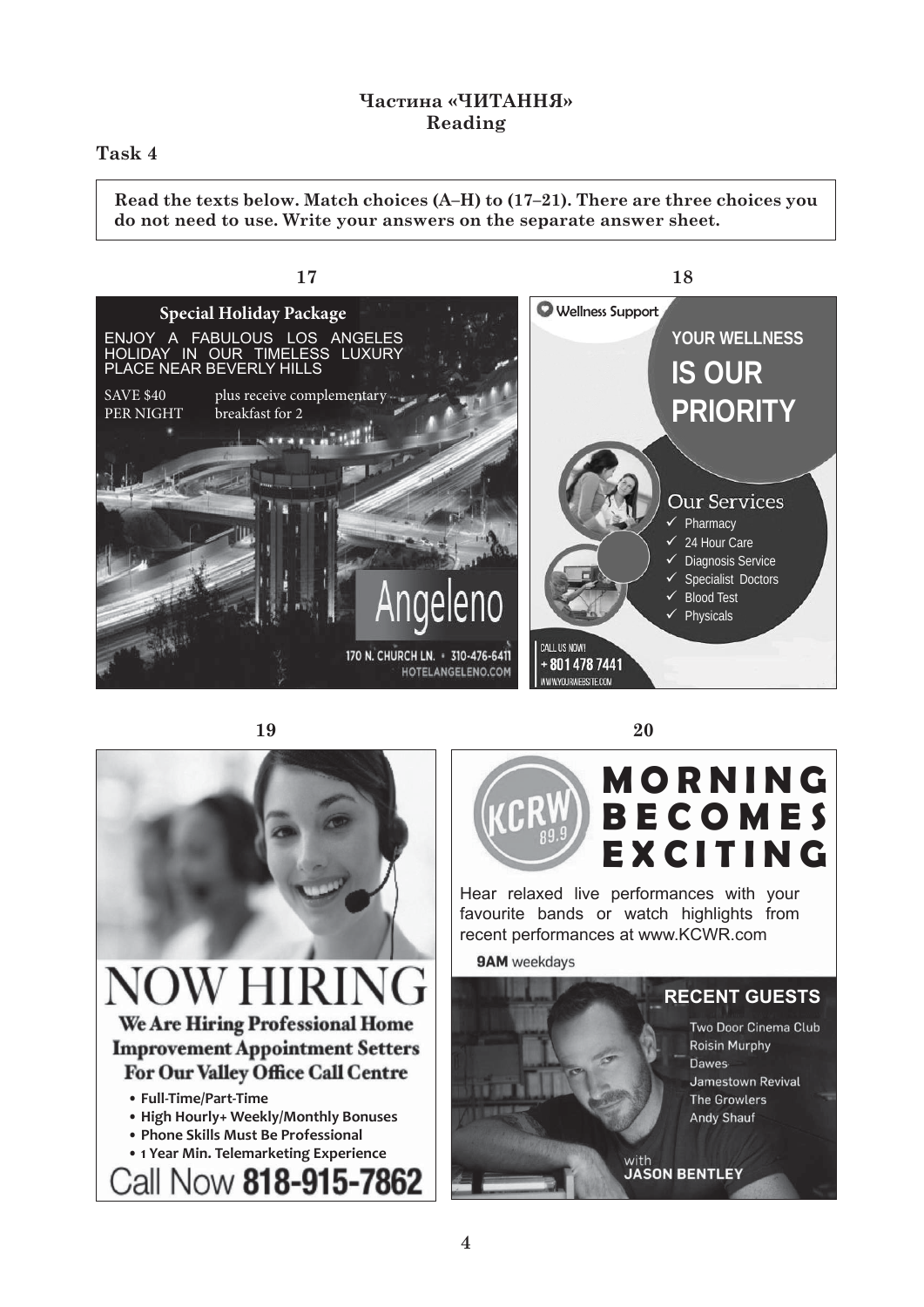

#### **Which advertisement is about BBBBBB"**

- **\$** a job vacancy
- **B** accommodation
- **&** camping
- **D** an online show
- **(** healthcare
- **)** a telecom provider
- **G** education
- **+** a rental company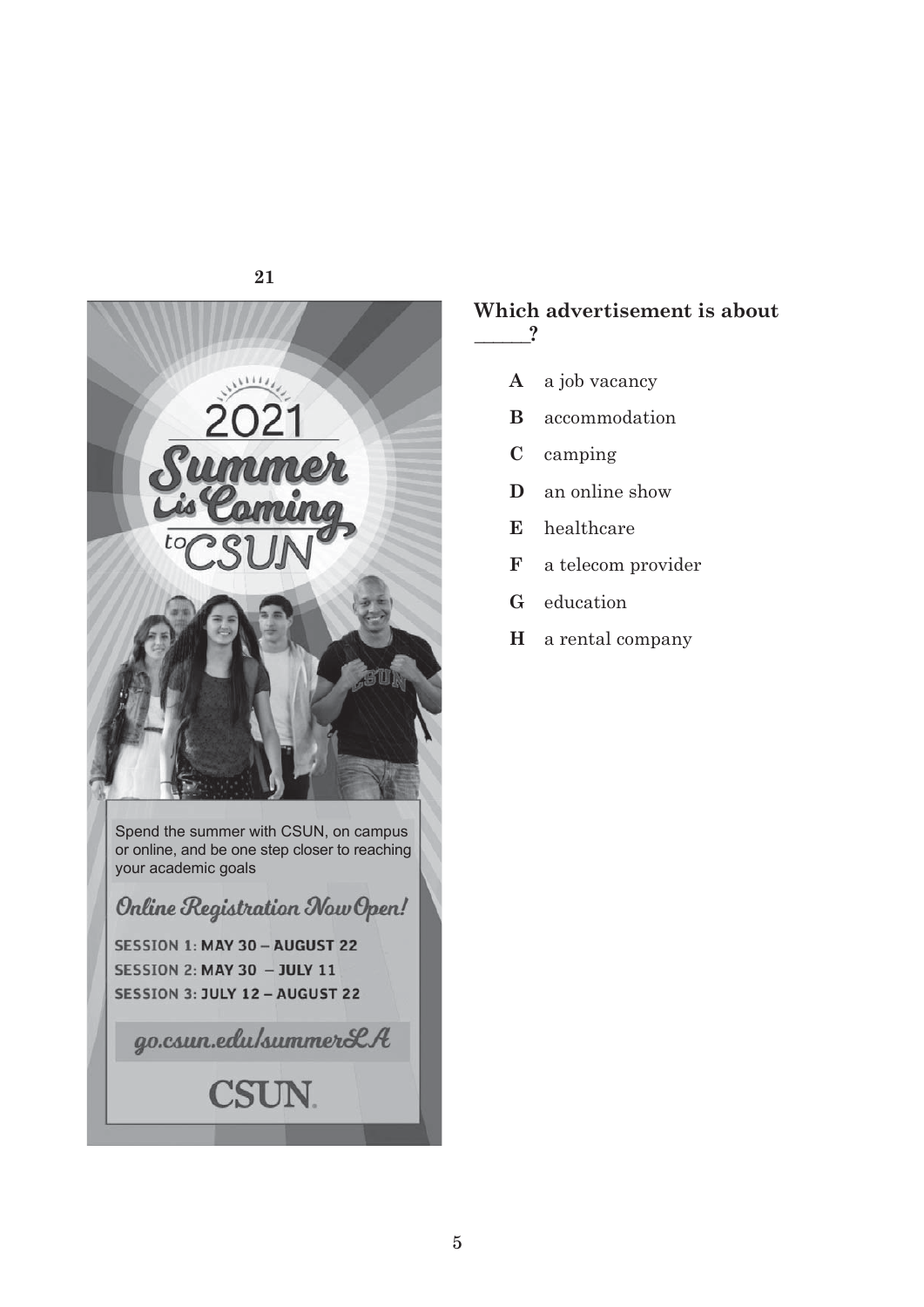Read the text below. For questions (22-26) choose the correct answer (A, B, C or D). Write your answers on the separate answer sheet.

#### Remarkable Survival

On Christmas Eve, 1971, just a few hours after attending her high school, 17-year-old Juliane Koepcke, got on a flight from Lima, Peru, to Pucallpa. She was heading out to join her father, Hans-Wilhelm, a famous German zoologist, who was working at a remote research station in the rainforest.

Approximately 30 minutes into the flight, the plane flew into a storm with thunder and lightning. The right wing motor was hit by lightning and the aircraft broke apart in the air. Still strapped to her seat, Juliane was ejected from the aircraft and fell approximately 2 miles into the dense Peruvian rainforest. She was lying on the ground, dressed in only a sleeveless mini-dress and was missing one of her sandals and her glasses. It took Juliane half the day just to be able to stand, but eventually she managed it and set out to find help. During her search, she found a bag of candy, and more significantly, a stream. Her father had once given her advice that if she were ever lost in the rainforest and came across a stream or river, she should follow it downstream because people tend to live on or near water.

Juliane then set off. She walked as much as possible in the river as it was an easier way to go, rather than through the dense jungle. On the tenth day she came across a boat, which at first she thought was a mirage until she finally came up to it and touched it. Next to the boat was a path, which she could hardly crawl up. At the end of the path was a small hut, where Juliane found an outboard motor and some diesel fuel in a barrel. She tried to sleep in the hut, but found the ground to be much too hard, so she went back down to the riverside and lay down in the sand.

The next day, Juliane woke up and, hearing frogs all around her, tried to catch some to eat. Luckily for her she was unable to as they were poisonous dart frogs. She soon heard voices. Three people came out of the forest and spotted her. At first they thought she was a "Yemanjá", a blond, pale-skinned water spirit. When they saw her, they were pretty frightened. However, she explained what had happened and how she had got there, and they had heard of the plane crash, so accepted her story. They then fed her and cared for her wounds as best as they could and took her downstream to a village. A local pilot knew of some missionaries nearby running a hospital in Pucallpa, where she got after a 15-minute fearful flight and where the day after Juliane's rescue she was reunited with her father.

Juliane moved to Germany, where she fully recovered from her injuries. Like her parents, she studied biology at university. She went to Peru in the early eighties to study the area's native bats. In 1998, she returned to the site of the crash for the documentary Wings of Hope about her incredible story that was made for German television by Werner Herzog. This trip inspired her to tell a tale of her remarkable survival in the book called When I Fell From the Sky, for which she received the Corine Literature Prize in 2011. Koepcke's experience is also the subject of a feature-length fictional film.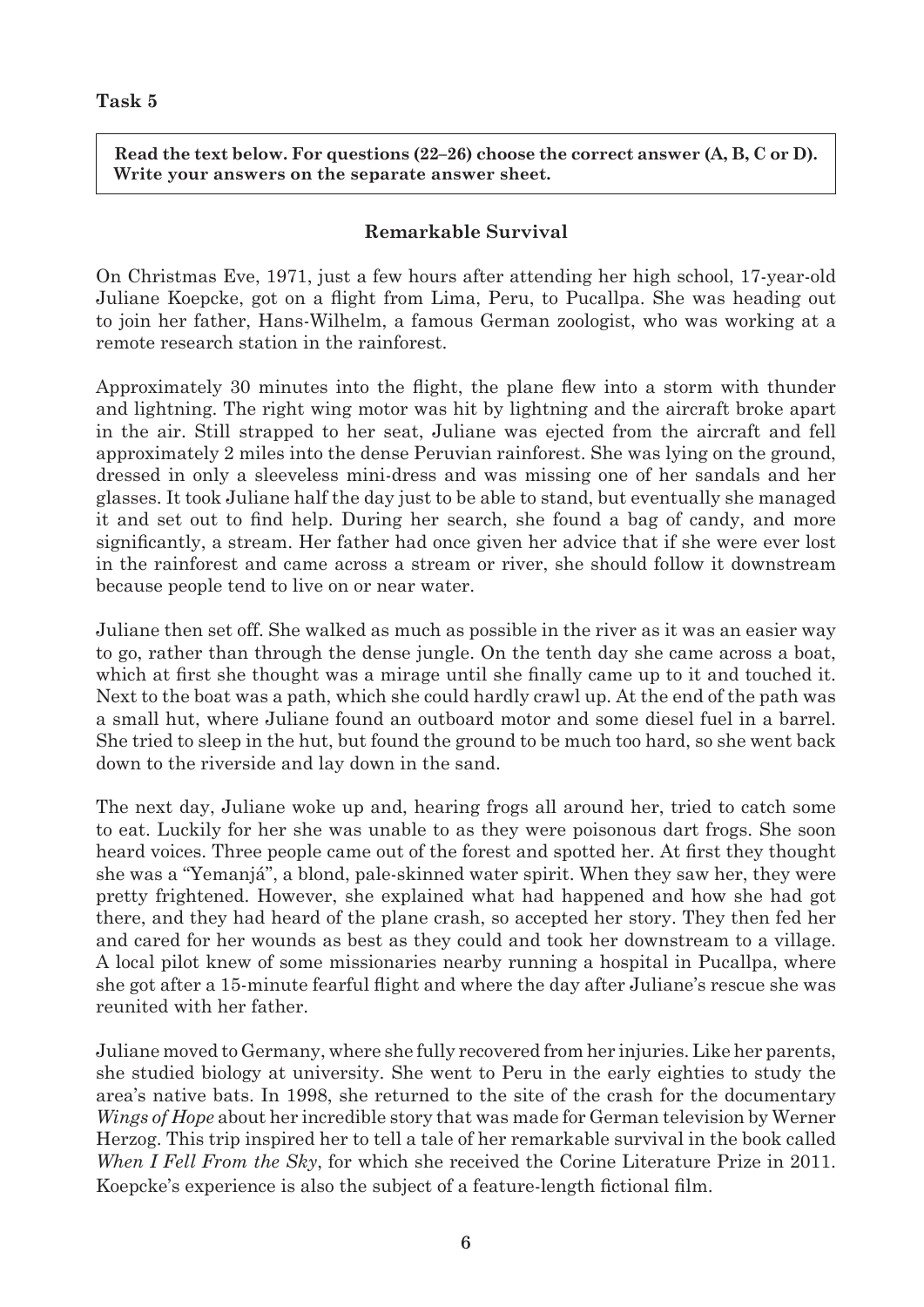- **22** Which of the following is **TRUE** of Juliane, according to **PARAGRAPH** 1?
	- **A** Juliane wanted to be a zoologist after graduation.
	- **B** Juliane's father was a well-known scientist.
	- **C** Juliane was going to spend Christmas in Germany.
	- **D** Juliane's parents put her on the plane in Lima.
- **23** How did Juliane's father help her to survive in the rainforest?
	- **A** He taught her how to find the way in the jungle.
	- **B** He told her about poisonous frogs.
	- **C** He showed her how to treat various wounds.
	- **D** He trained her to use a motorboat.
- **24** Why did Juliane decide to spend the night by the riverside?
	- **A** She wasn't strong enough to walk up the path.
	- **B** She was afraid of meeting the house owners.
	- **C** She couldn't sleep comfortably in the house.
	- **D** She wanted to wait for people near the boat.
- **25** What did the three people think when they met Juliane?
	- **A** She was going to steal their boat.
	- **B** She was lying about the plane crash.
	- **C** She was a supernatural creature.
	- **D** She was able to travel on her own.
- **26** Which of the following is stated in the text about Juliane's life after the crash?
	- **A** She graduated from a Peruvian university.
	- **B** She directed a documentary about her survival.
	- **C** She played herself in a German fictional film.
	- **D** She got an award for her autobiographical story.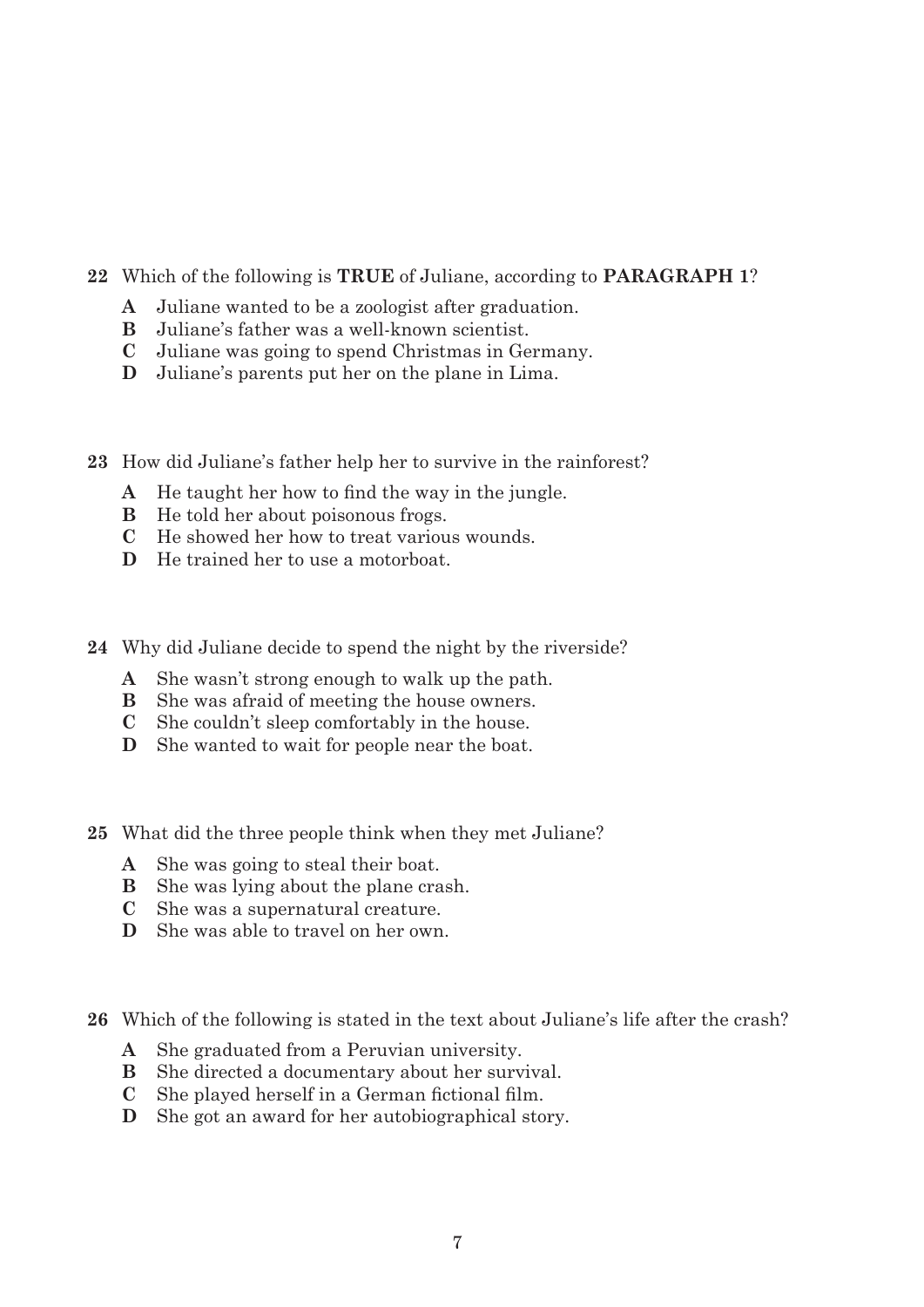Read the texts below. Match choices (A–H) to (27–32). There are two choices you do not need to use. Write your answers on the separate answer sheet.

#### **Six of the Best Facebook Apps for Teens**

Try these Facebook apps for friendship, fun and more

#### **27**

#### **My Music**

Have you ever wanted to share your entire iTunes library with your Facebook friends? Tagshine's My Music application lets you do just that, and shows your Facebook friends what songs you've listened to most recently and what playlists you've created. This app also lets you watch music videos for more than 6 million songs and create a personal library of artists you like.

#### **28**

#### **Birthday Cards**

The Birthday Cards application by RockYou! has tons of free features that help you stay in touch with friends and remember their birthdays. You can design custom greeting cards for any of your friends on Facebook, or you can team up with your friends to design cards. The application sends you a reminder when a friend's birthday is coming up and lets you build a calendar of friends' birthdays and other special events such as parties and holiday events.

#### 29

## **Circle of Friends**

Maybe your summer camp friends in Canada are distant cousins of your best friend from school. Perhaps your stepbrother is a friend with your friend's sister. Bantr's Circle of Friends app helps you find out how your friends are connected  $-$  and may surprise you!

#### 30

#### **Scramble**

Everybody needs a break every now and then. Scramble's a great way to take one. This word game by Zynga sharpens your mind by challenging you to find words in a jumbled grid, sort of like the board game Boggle. You can invite your friends to play it with you online, too!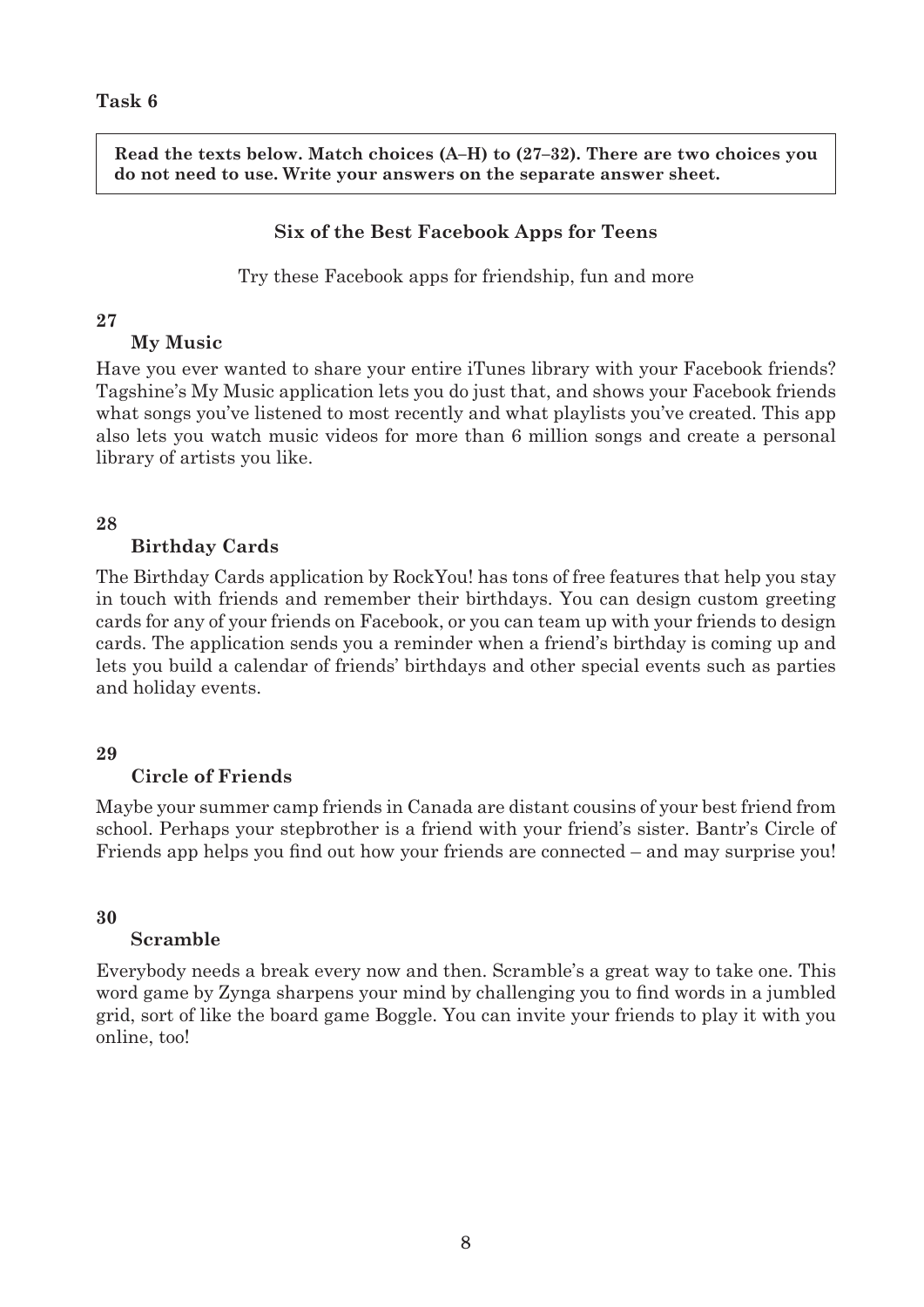#### 31 **Sea Garden**

There are several fun Facebook apps that raise money for environmental causes each time you use them. Sea Garden is one of them. With this app, you build a little reef of sea creatures and ocean plants and send goodies such as squid, fish and octopuses to your friends. Each time you send a sea creature to a friend, the company that designed the app donates money to groups such as the Surfrider Foundation, a charity that works to protect oceans and beaches worldwide.

#### 32

#### **Advanced Wall**

Take your Facebook wall to a new level with Advanced Wall by idleStudios. This effective Facebook app lets you post images, videos and flash, as well as make art, write graffiti and monkey with the colour and size of text using a simple editing feature.

#### With this Facebook application you can

- **\$** record your own song
- **B** upgrade the existing application
- **&** share your plans with the friends
- **D** let others access your favourites
- **E** contribute to saving nature
- **)** create something collectively
- **G** discover unexpected ties of your fellows
- **+** enjoy yourself training your brain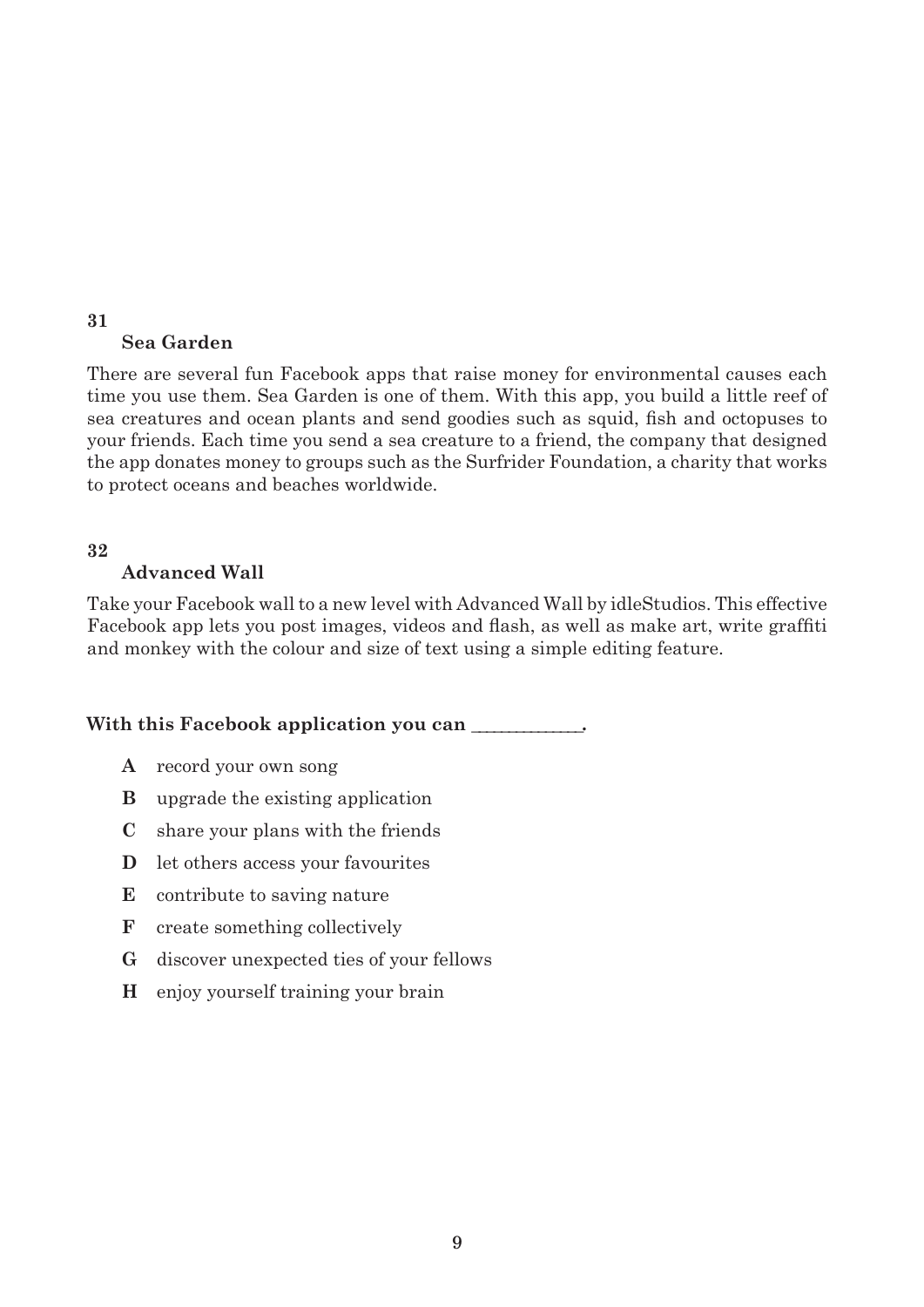Read the text below. Choose from (A-H) the one which best fits each space (33-38). There are two choices you do not need to use. Write your answers on the separate answer sheet.

#### **Global Protesters Demand Renewable Energy by 2050**

Last Sunday more than 70,000 people travelled from all over the UK to take part in a massive demonstration in London, demanding that Prime Minister and the other delegates (33) \_\_\_\_\_\_\_\_\_\_, come back with a positive, strong deal.

Members of different environmental organisations and various individual activists travelled to London (34) Frotesters wore costumes, such as polar bear were seen and heard by Westminster.

This didn't just happen in London; it was the Largest Climate Mobilisation in History. The global demonstration consisted of  $2,300$  other events  $(36)$  . In total. over 785,000 people (37) \_\_\_\_\_\_\_\_\_\_\_. Their demands were unanimous: world leaders by 2050.

- finding out whether our demands will be met  $\mathbf A$
- to come together and make their voices heard B
- $\mathbf C$ that took place simultaneously in 175 countries
- D that walked to the government building in Westminster
- $\mathbf{E}$ travelling to the *Paris Climate Change Conference* this week
- $\mathbf{F}$ mobilised from different countries and cultures
- to keep all fossil fuels in the ground  $\mathbf{G}$
- $H$ played instruments or spun discs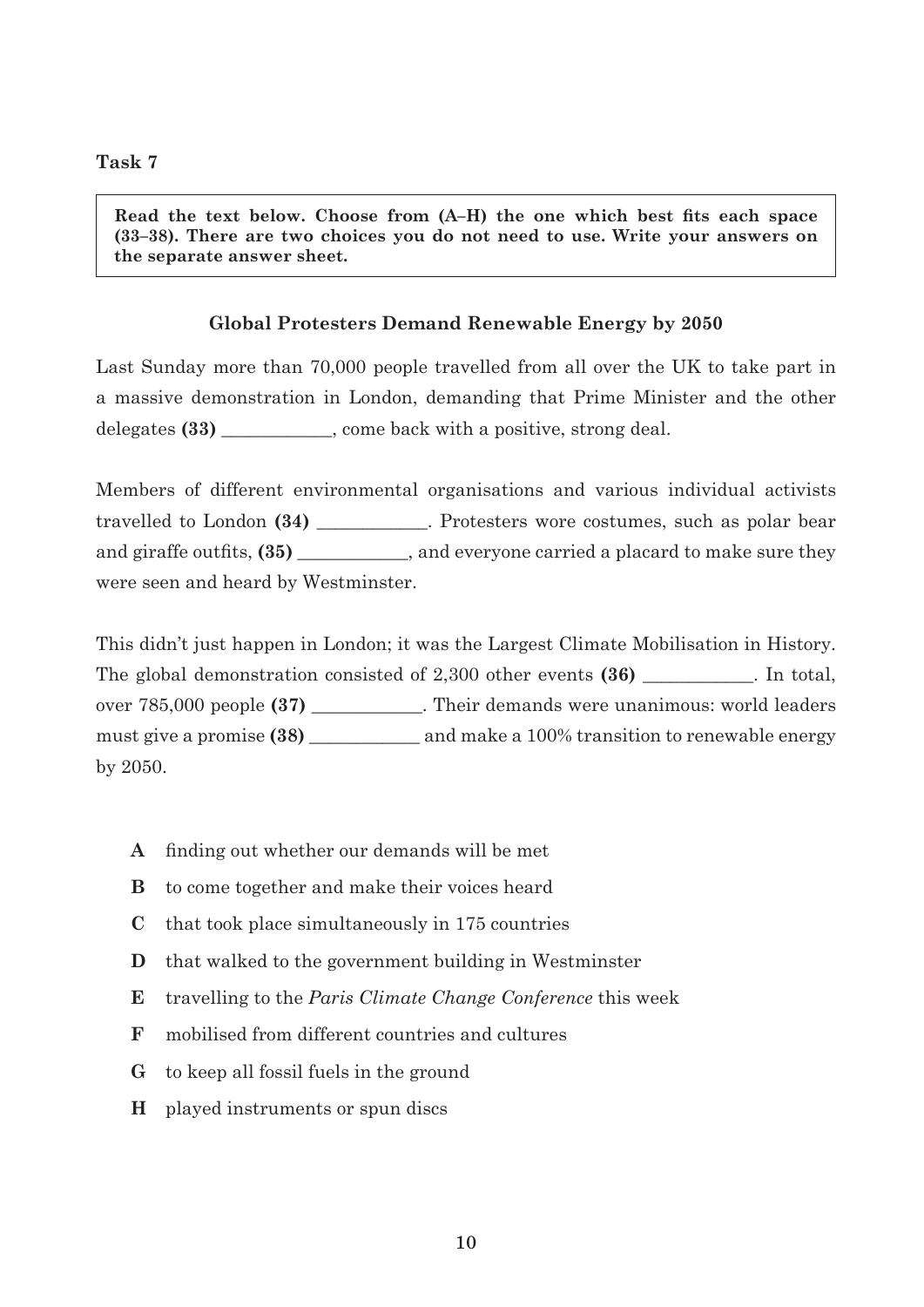#### Частина «ВИКОРИСТАННЯ МОВИ»

**Use of English** 

#### Task 8

Read the texts below. For questions (39–48) choose the correct answer (A, B, C or D). Write your answers on the separate answer sheet.

#### **Unexpected Meeting**

I was looking out of the airport window, thinking of a farewell with my friend at the camp gates. We had promised to (39) \_\_\_\_\_\_\_\_\_\_\_\_\_\_ again, already knowing that it would be unlikely. As I waited to (40) \_\_\_\_\_\_\_\_\_\_\_ the plane, I heard the announcement that my (41) was being delayed by an hour. My heart was heavy; I was already (42) \_\_\_\_\_\_\_\_\_\_\_\_ my friend. As I sat in melancholia, a figure appeared before my  $eyes - it was my friend with whom I had parted (43)$ .

| 39 | A                      | meet    | $\bf{B}$ | see     | $\mathbf C$        | look   | D           | $g_0$     |
|----|------------------------|---------|----------|---------|--------------------|--------|-------------|-----------|
| 40 | A                      | seat    | B        | sit     | $\mathbf C$        | board  | D           | land      |
| 41 | $\boldsymbol{\Lambda}$ | voyage  | B        | trip    | $\mathbf C$        | tour   | D           | flight    |
| 42 | $\bf A$                | lacking | B        | missing | $\mathbf C$        | boring | $\mathbf D$ | departing |
| 43 | A                      | earlier | B        | then    | $\overline{\rm C}$ | later  | D           | sooner    |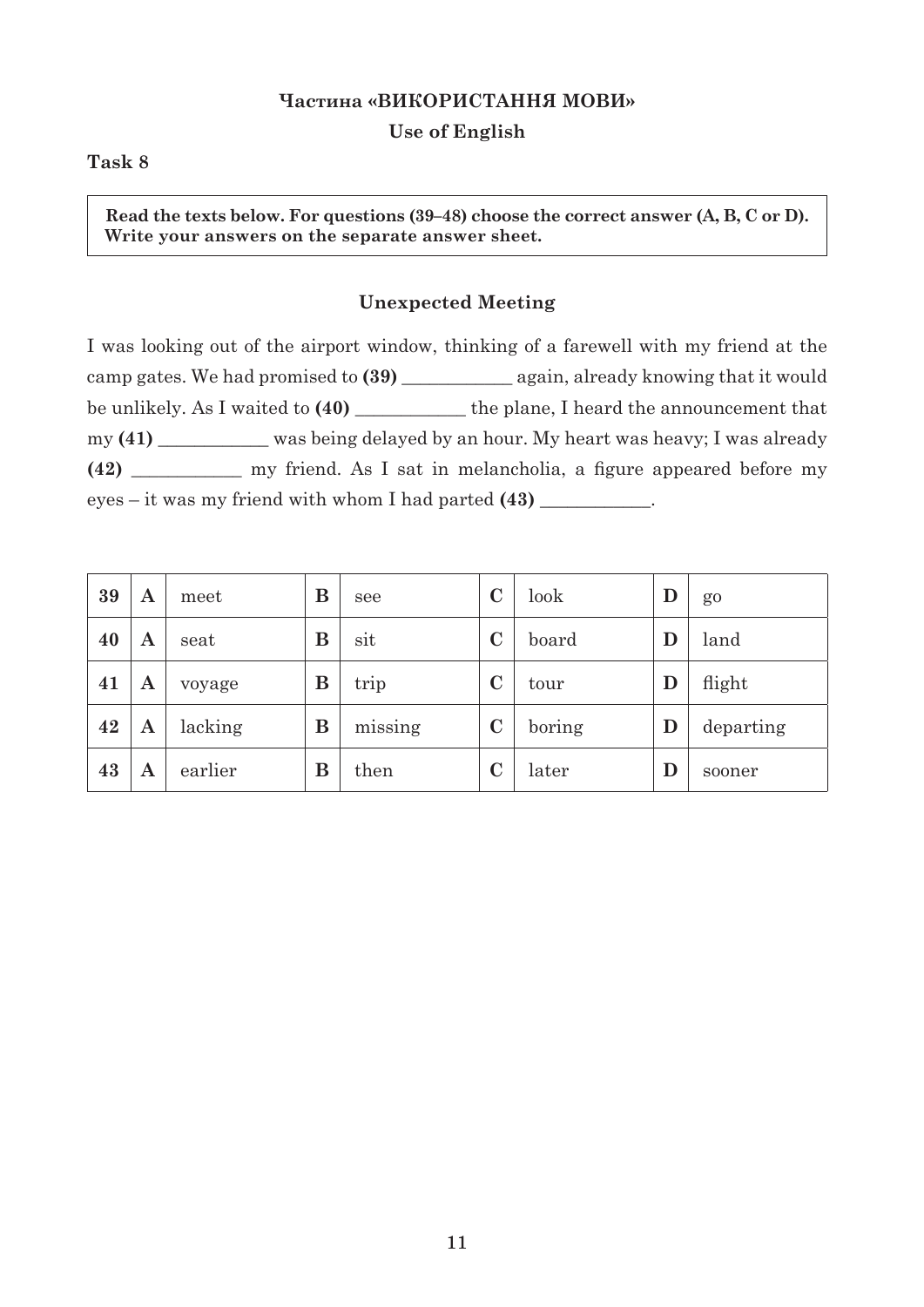### **Tallest Lego Tower**

Hungary has (44) \_\_\_\_\_\_\_\_\_\_ to set a new world record by building the highest Lego tower ever. With several school children taking (45) \_\_\_\_\_\_\_\_\_, construction of the 36-metre Lego tower began on Wednesday. The aim was (46) \_\_\_\_\_\_\_\_\_\_ the current US record of 34.43 metres.

Officials from the *Guinness World Record* company arrived in Budapest on Saturday to verify the record.

The Mayor of the city's fifth district hoped the record would (47) \_\_\_\_\_\_\_\_\_\_\_\_\_ Budapest to the world. "This modern obelisk shows how we call (48) \_\_\_\_\_\_\_\_\_\_\_ to the fact that this is one of the most beautiful squares in Budapest."

| 44 | A | coped          | B        | succeeded     | $\overline{\rm C}$ | established | D         | managed   |
|----|---|----------------|----------|---------------|--------------------|-------------|-----------|-----------|
| 45 | A | part           | B        | place         | $\overline{\rm C}$ | role        | $\bf D$   | time      |
| 46 | Α | to set         | B        | to hold       | $\overline{\rm C}$ | to break    | D         | to reach  |
| 47 | A | support        | B        | promote       | $\bf C$            | encourage   | D         | take      |
| 48 | A | acknowledgment | $\bf{B}$ | consideration | $\mathbf C$        | attention   | ${\bf D}$ | highlight |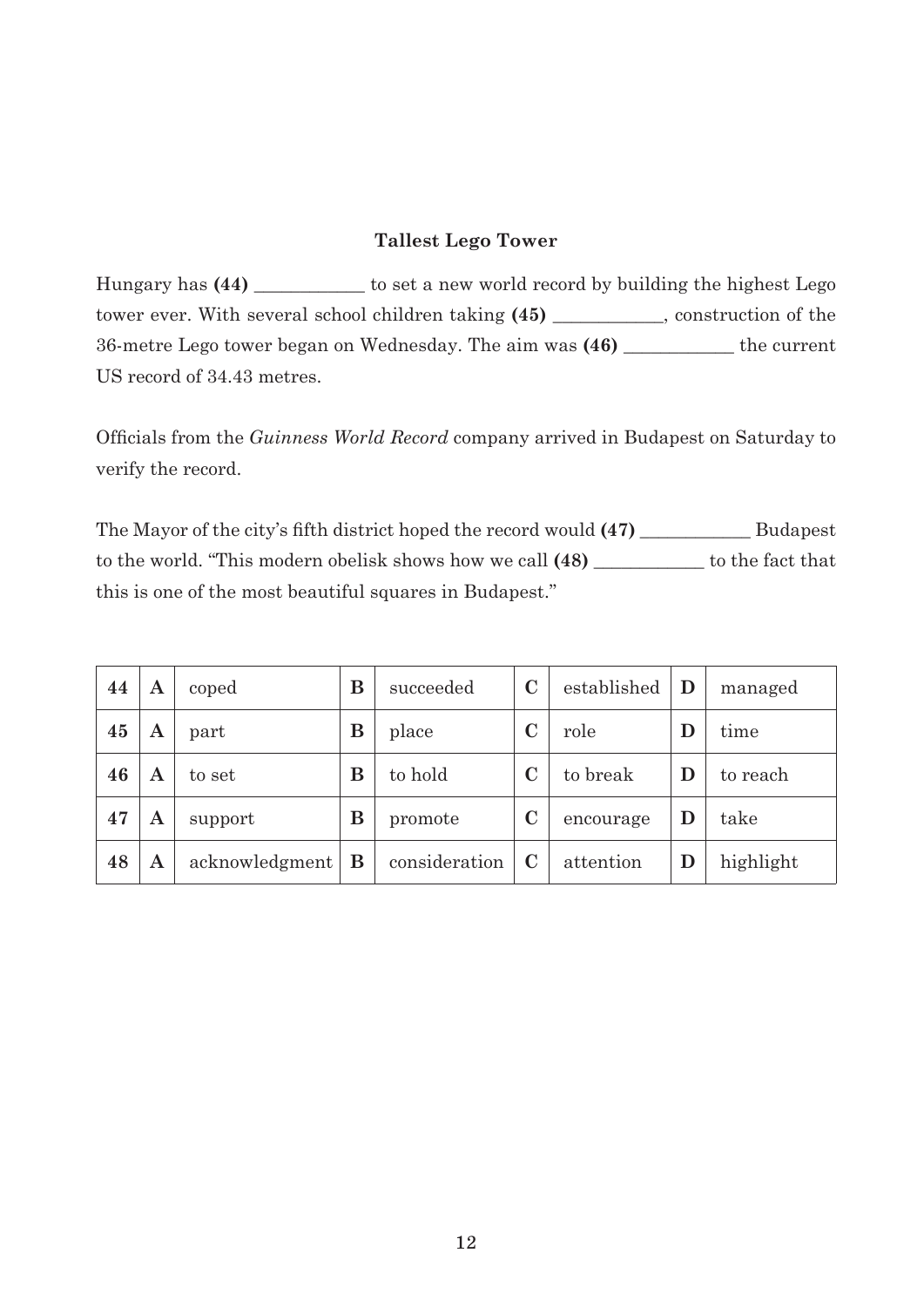Read the texts below. For questions (49–58) choose the correct answer (A, B, C or D). Write your answers on the separate answer sheet.

#### **Why Do We Sleep?**

So why do we sleep? This is a question that (49) \_\_\_\_\_\_\_\_\_ scientists for centuries and the answer is, no one (50) really sure. Some believe that sleep gives the body a chance (51) \_\_\_\_\_\_\_\_\_\_\_ from the day's activities but in reality, the amount of energy saved by sleeping for even eight hours is minimal, the same amount of energy in a piece of toast.

We (52) \_\_\_\_\_\_\_\_\_\_\_\_ to sleep because it is essential to maintaining normal levels of cognitive skills like speech, memory, innovative and flexible thinking. In (53) words, sleep plays a significant role in brain development.

| 49 | $\mathbf A$ | puzzles    | B | has puzzled | $\bf C$     | puzzled | D | had puzzled |
|----|-------------|------------|---|-------------|-------------|---------|---|-------------|
| 50 | A           | isn't      | B | are         | $\mathbf C$ | aren't  | D | 1S          |
| 51 | Α           | to recover | B | recovering  | $\mathbf C$ | recover | D | recovers    |
| 52 | Α           | can        | B | should      | $\mathbf C$ | ought   | D | must        |
| 53 | Α           | another    | B | the other   | $\mathbf C$ | others  | D | other       |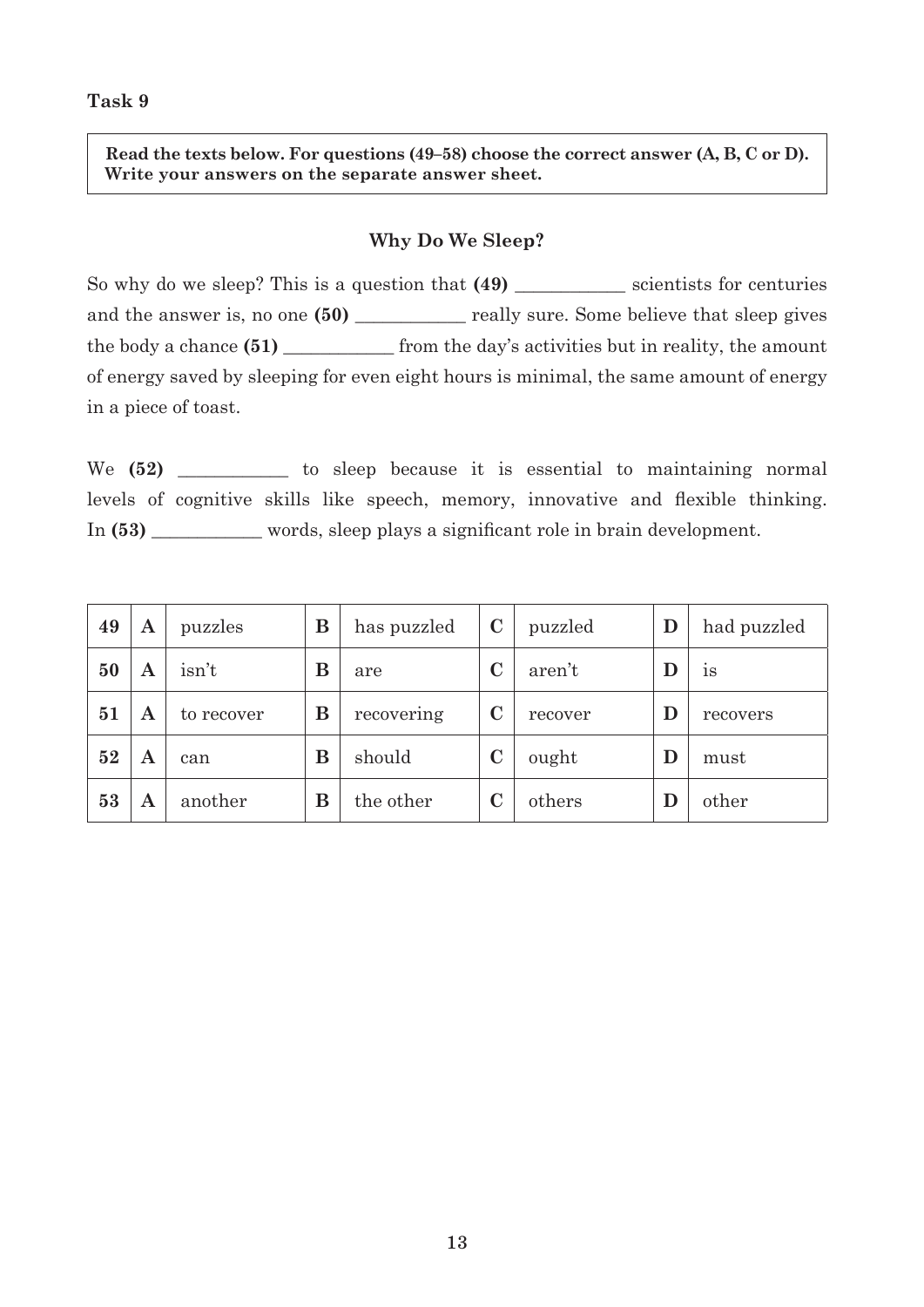#### **Internet Sensation**

In the Philippines two-year-old Zee-shee Garcia has become an Internet sensation. On Facebook, a single post of her  $(54)$  \_\_\_\_\_\_\_\_\_\_\_\_\_\_ a cheerleading routine has received more than 29,000 views and 433 shares.

The young (55) \_\_\_\_\_\_\_\_\_\_\_\_ parents said they started teaching her how to balance before she (56) \_\_\_\_\_\_\_\_\_ one, and were surprised at how easily she followed instructions. "The way we train her is to make it seem like playing. She listens, she **(57)** \_\_\_\_\_\_\_\_\_\_\_\_, and she really enjoys it. If she **(58)** \_\_\_\_\_\_\_\_\_\_\_\_\_\_\_ it, we wouldn't do it, and she wouldn't be able to perform those stunts."

| 54 | A | performing     | В | performance  | $\bf C$     | performed     | performer     |
|----|---|----------------|---|--------------|-------------|---------------|---------------|
| 55 | Α | cheerleader    | B | cheerleaders | $\bf C$     | cheerleader's | cheerleaders' |
| 56 | Α | has turned     | В | turns        | $\mathbf C$ | was turned    | turned        |
| 57 | Α | is amusing     | В | is amused    | $\mathbf C$ | has amused    | amuses        |
| 58 | Α | wouldn't enjoy | B | won't enjoy  | $\mathbf C$ | doesn't enjoy | didn't enjoy  |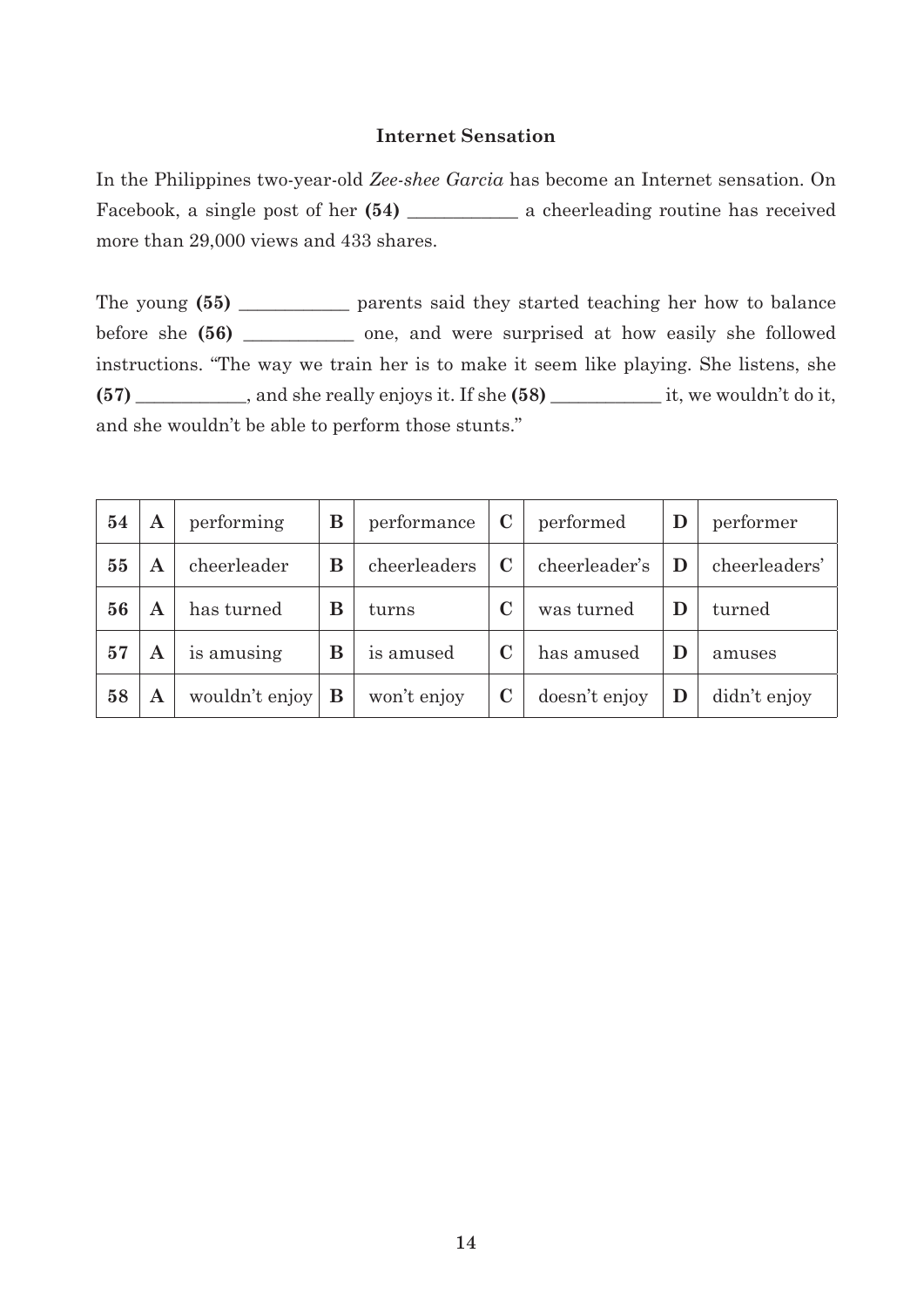## Частина «ПИСЬМО»

#### Writing

- 59 You have got a letter from your English friend in which he/she writes about his/her achievements in Chemistry. Write a letter to your friend in which you tell him/her
	- $\bullet$ what your favourite subjects were at school and what your teachers did to make the lessons interesting
	- how the knowledge of those subjects may influence your future career and  $\bullet$ why
	- $\bullet$ give some pieces of advice on how to arrange your timetable to be good at studies

Write a letter of at least 150 words. Do not write your own name, any dates or other personal information. Start your letter in an appropriate way.